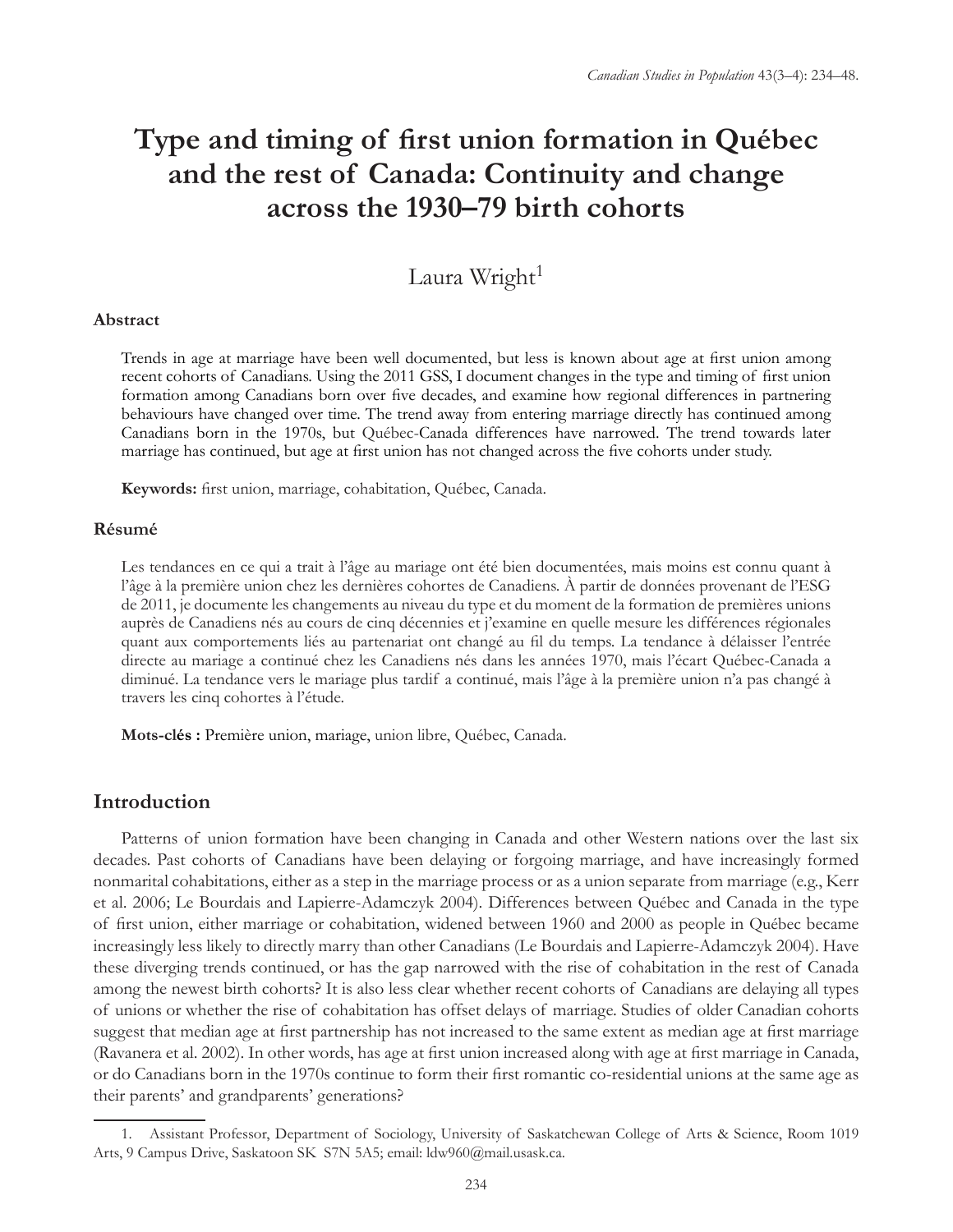Understanding the changing partnership behaviours of recent cohorts of young Canadians is important because these changes are part of a much larger and significant transformation of family behaviours (Lesthaeghe 1995). There are also widespread institutional and individual implications for changes in partnership behaviours, including delayed and lower fertility, changes in union stability and the family contexts in which children are reared, the length of time spent as a dependent in the parental home, and intergenerational resource transfers (e.g., Bumpass et al. 1991; Kerr et al. 2006; Wu and Balakrishnan 1995). It is important to examine partnering behaviour in the culturally distinct region of Québec separately from the rest of Canada, because changes in partnering patterns have taken a different trajectory in the two regions (Hamplová et al. 2014; Laplante 2014). I seek to add to our broad understanding of family transformation and to provide stimulus for future research on the implications of these recent family changes.

Drawing on the 2011 General Social Survey, I update and extend past research on the changing patterns of union formation in Canada by examining how the type and timing of first union formation have changed across cohorts of Canadians born between 1930 and 1979. I examine changes across cohorts in the proportion of men and women choosing cohabitation rather than marriage as their first union type, changes in the proportion who are ever-partnered by age 35, and changes in median age at first marriage and at first partnership. I examine these aspects of union formation by region to investigate whether differences between those in Québec and in the rest of Canada are continuing to grow or if the differences are narrowing as the rest of Canada continues on the trend toward increased cohabitation and declines in marriage.

# **Background**

# *Changes in union type*

There has been a significant transformation in demographic behaviour in Canada and other Western countries since about the 1960s, characterized in part by increased flexibility in union formation (Kerr et al. 2006; Lesthaeghe 1995). These changes are due to a combination of ideational shifts, including secularization and increased individualism, which created new norms regulating union formation, and structural changes, including the increased labour force participation of women (Lapierre-Adamczyk and Charvet 2000; Lesthaeghe 1995; Oppenheimer 1997).

Recent cohorts of Canadians have been delaying marriage compared to cohorts who came of age in the decades following WWII (e.g., Kerr et al. 2006), and an increasing proportion are forming non-marital cohabitations (Le Bourdais and Lapierre-Adamczyk 2004). In Canada, the median age at first marriage among women reached the lowest point in the 20th century in the 1960s, at around 21 years. Since then, the median age at first marriage has been increasing dramatically; in 2008, the average first-time Canadian bride was 29 years old (ESDC 2016). At the same time, the marriage rate in Canada has been decreasing, reaching only 4.4 marriages per 1,000 people in 2008 (Statistics Canada 2012).

The trend towards delayed or forgone marriage may be offset by increases in non-marital cohabitation, which has largely become an accepted and normalized part of the transition to partnership (Guzzo 2014; Settersten and Ray 2010). Cohabiting couples accounted for 6.3 per cent of co-residential Canadian couples in 1985, 10 per cent of couples in 1995 (Wu and Balakrishnan 1995), and nearly 17 per cent of Canadian couples in 2011 (Statistics Canada 2012). The percentage of Canadians who have ever cohabited has increased over time, as has the proportion of first unions that are non-marital cohabiting relationships. Using the 1984 Canadian Fertility Study, Rao (1990) found that 20.6 per cent of Canadian women cohabited outside of marriage with their first partner. Dumas and Belanger (1997) updated this research using the 1995 General Social Survey, and found that of the Canadians who entered a first union between 1990 and 1994, 57 per cent formed a cohabiting union. The most recent information to date on the proportion of Canadians starting conjugal life through cohabitation is derived from life table estimates using the 2001 Census, which finds that 53 per cent of Canadian women born in the 1970s can expect to cohabit as a first union (Le Bourdais and Lapierre-Adamczyk 2004).

This past work has shown that the prevalence of cohabitation is increasing in Canada, but because each study uses different samples, measures, and methodologies, it is difficult to explicitly examine changes over time.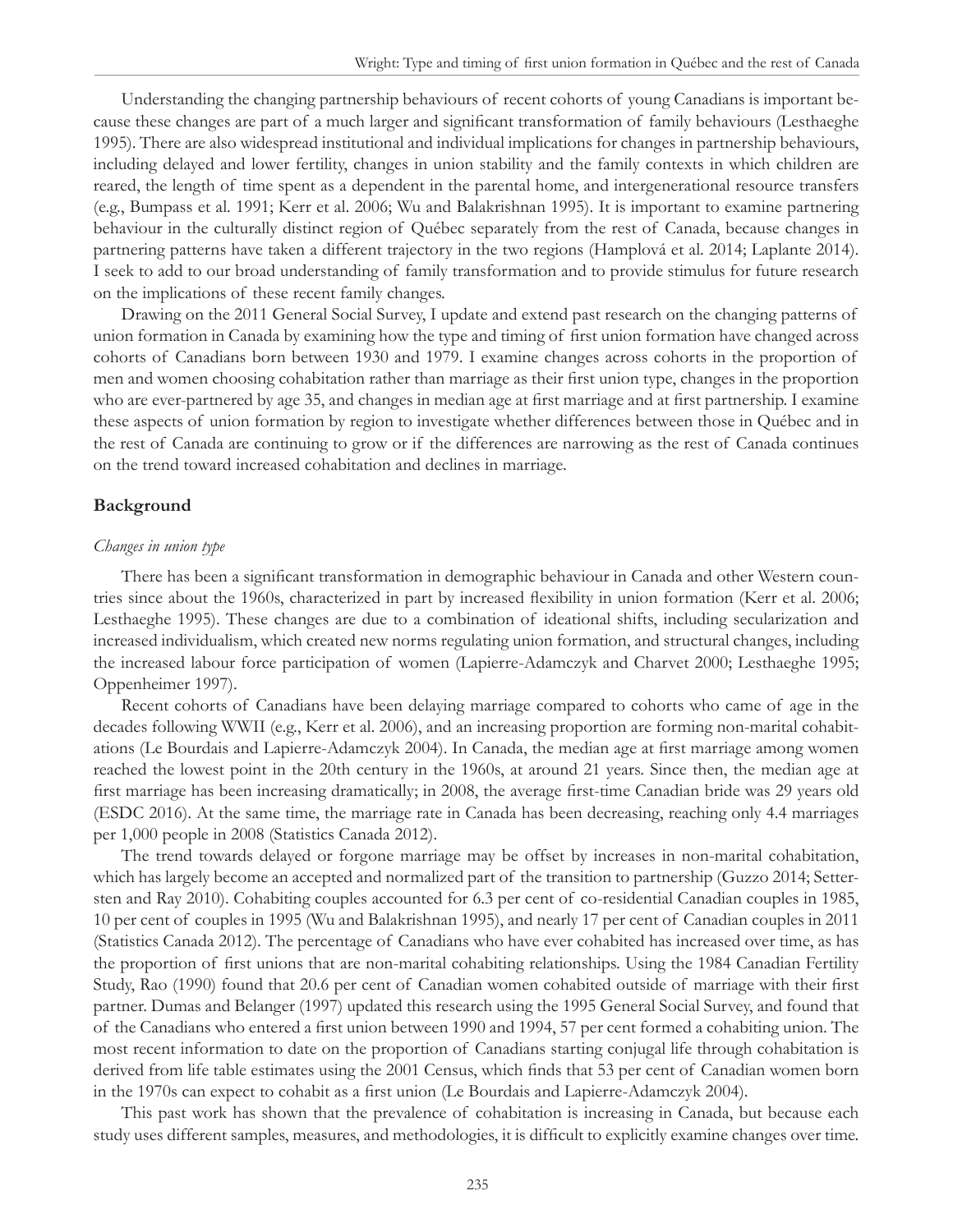For instance, some studies have examined cohabiting unions formed in a given year (e.g., Dumas and Belanger 1997; Manning et al. 2014), some use cross-sectional data to determine how many Canadians are currently cohabiting (e.g., Wu and Balakrishnan 1995), and some estimate the proportion of people who have ever-cohabited, regardless of the order of the union (e.g., Brown et al. 2012; Bumpass and Lu 2000; Bumpass et al. 1991). In this paper, I use retrospective data to examine the differences in the type of first union across five birth cohorts of Canadians, and whether increases in cohabitation have offset declines in direct marriage.

# *First union timing*

Median age at first marriage has been increasing in Canada, and the prevalence of cohabitation generally, and as a first union, has also increased. Yet, less is known about median age at first union when considering both marriage and cohabitation as possible first union types, especially in Canada. Manning et al. (2014) show that in the United States, median age at first union has not increased; Americans were partnering at roughly the same age between 1988 and 2010. They also show that the proportion of people who have ever partnered has also stayed relatively stable during this period.

Few studies have compared increases in the median age at marriage and median age at first union in Canada. Past studies of women born in the 1960s and earlier have found no significant changes in the median age at first partnership over time (Ravanera et al. 1998). However, since these studies, Canadians born in the 1970s have entered early adulthood and little is known about their partnering behaviour, despite many claims in the popular media that the new generations of Canadians are delaying or forgoing monogamous relationships. In this paper, I draw from the most recent available data to examine whether these trends have continued among the most recent Canadian cohort to enter into early adulthood.

#### *Regional differences*

The meaning and prevalence of cohabitation differ greatly between Québec and the rest of Canada (Hamplová et al. 2014). Quebecers tend to have more liberal perspectives on family issues than other Canadians (Wu 2000). Cohabitation has become a socially acceptable alternative to marriage in Québec, but is more likely to be a childless prelude to marriage in the rest of Canada (Hamplová et al. 2014; Kerr et al. 2006; Le Bourdais and Lapierre Adamcyk 2004). In 1981, only 7 per cent of couples in Québec were cohabiting, compared to 29.8 per cent in 2001 (Kerr et al. 2006), and 38 per cent in 2011 (Hamplová et al. 2014). There were also increases in the proportion of couples that were cohabiting in the rest of Canada during this period, but these increases were not as rapid or dramatic as those seen in Québec. In the rest of Canada, the prevalence of cohabitation increased from 5 per cent of couples in 1981 to 12 per cent in 2001 and only 14 per cent in 2011 (Hamplová et al. 2014).

The differences in union formation behaviour between people in Québec and the rest of Canada are far greater than the differences between the other Canadian provinces (Pollard and Wu 1998). In fact, the marriage rates of all of the Canadian provinces, excluding Québec, became more similar over the course of the 20th century (Wu and Balakrishnan 1995), reaching 608 per 1,000 women outside of Québec and only 373 per 1,000 women in Québec in 1994 (Pollard and Wu 1998). Moreover, the gap between the proportion of women in Québec and the rest of Canada expected to ever-marry has widened from the 1960s to the 2000s, with 40 per cent of Québec women expected to marry compared to 60 per cent of other Canadian women (Le Bourdais and Lapierre-Adamcyk 2004). In a recent study of how the competing risks of forming a first union through marriage or cohabitation have changed across cohorts of Canadians born between 1911 and 1971, Laplante (2014) found that the difference in the risks of cohabitation between French-speaking Québec Catholics and other groups of Canadians became dramatic starting in the 1951–60 birth cohort. He also finds that the risks of entering marriage have declined for all Canadians across cohorts, but that the category "French-speaking Québec Catholics and Atheists" has shown the greatest decline.

Differences in union formation behaviour between Québec and the rest of Canada have been best explained by referencing differences in normative cultures that are bounded by language, region, and religion (Laplante 2006, 2014). The demographic behaviour of French-speaking Catholic Québecois in particular diverged from other groups as the norms governing these behaviours diverged (Laplante 2006). Canadian researchers have argued that Québec experienced a "quiet revolution" in the 1960s whereby ideologies, values, and norms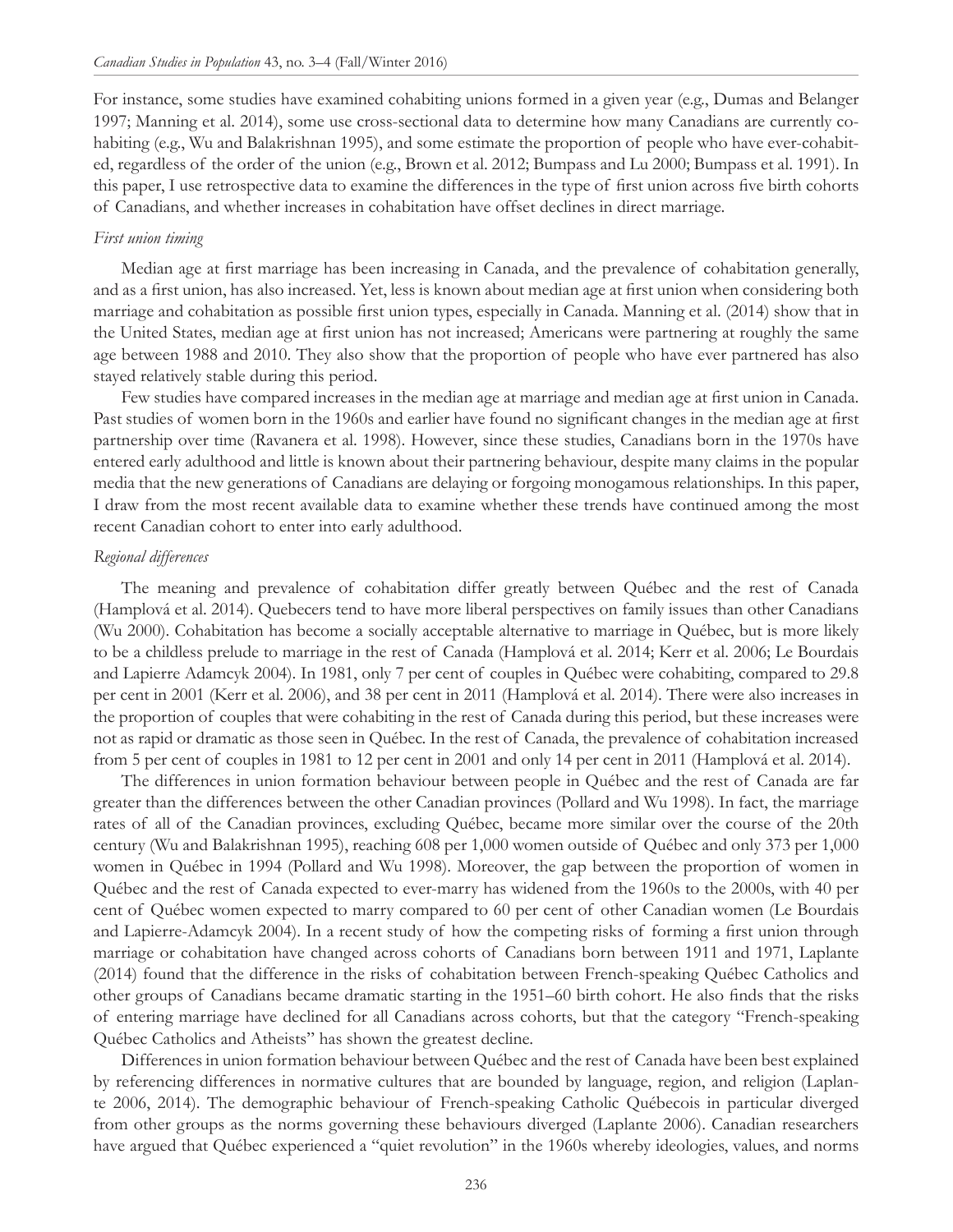changed rapidly towards individualism, secularism, and gender equality, which led to the creation of a unique regime of union formation (Laplante 2014; Pollard and Wu 1998; Wu and Baer 1996).

It is less clear whether the differences in union formation patterns between Québec and the rest of Canada have continued to increase for those born in the 1970s, or whether there has been some convergence over time as cohabitation has become increasingly popular in non-Québec Canada. Laplante's (2014) study is the most recent to examine some of these questions; however, he does not explicitly examine changes over time in the proportion of ever-partnered, or patterns in median ages at first marriage and first union over time.

## **Present study**

Past research provides insight into the union formation behaviours of Canadians, but relies on data from 2006 or earlier. In this paper, I add to our understanding of ongoing changes in union formation by using the most recent Canadian data available on cohabitation and marriage formation. By using retrospective data on union histories reported in the 2011 GSS, I am able to build on the approaches and findings of past research by analyzing the union formation patterns of birth cohorts rather than period changes in union formation. I am also able to analyze trends over a very wide range of birth cohorts born between 1930 and 1979, which will provide a better understanding of long-term trends in marriage and cohabitation.

#### **Research questions**

In this paper I address three research questions. First, how has the type of first union that Canadians form changed over time, and have the differences in the type of first union formed between those in Québec and the rest of Canada widened for those born in the 1970s? Second, is the decline in marriage over time being offset by increases in cohabitation for Canadians in Québec and other parts of Canada? Finally, has cohabitation been delayed to the same extent as marriage across cohorts of men and women in Québec and other parts of Canada, or has earlier cohabitation offset delays in marriage?

# **Data**

I use the 2011 General Social Survey (GSS) to examine changes in union formation across five birth cohorts in Canada. The Canadian GSS is a cross-sectional survey conducted by Statistics Canada every year since 1985, with a specific thematic focus each year. The data for this study come from Cycle 25, the fifth and most recent GSS to focus on families. The GSS uses a stratified clustered sample and is representative of the non-institutionalized population aged 15 years or older living in the 10 Canadian provinces. It was conducted by computer-assisted telephone interviews between February and November 2011, and had a response rate of 65.8 per cent. The 2011 GSS is ideal for this study because it includes detailed retrospective information on both marriage and cohabitation histories for respondents born between 1911 and 1996, which allows for an examination of longterm trends in the changes of timing and type of union formation over many birth cohorts in Canada. These data are also the most recent available on Canadian families, and cover the most recent Canadian cohorts that have reached adulthood, born in the 1970s.

# **Sample**

I restrict my analysis to respondents with complete information who were born after 1929 and before 1980. I exclude immigrants who migrated to Canada after age 15 ( $n=2,859$ ), in order to maintain the comparability of the Québec population and the rest of Canada population, since patterns of immigration have changed dramatically in the last 100 years (Boyd and Vickers 2000), and to ensure that all of the partnering events that were included in the analyses occurred in Canada. These restrictions resulted in a sample of 15,941 respondents, reduced from the original sample of 22,435.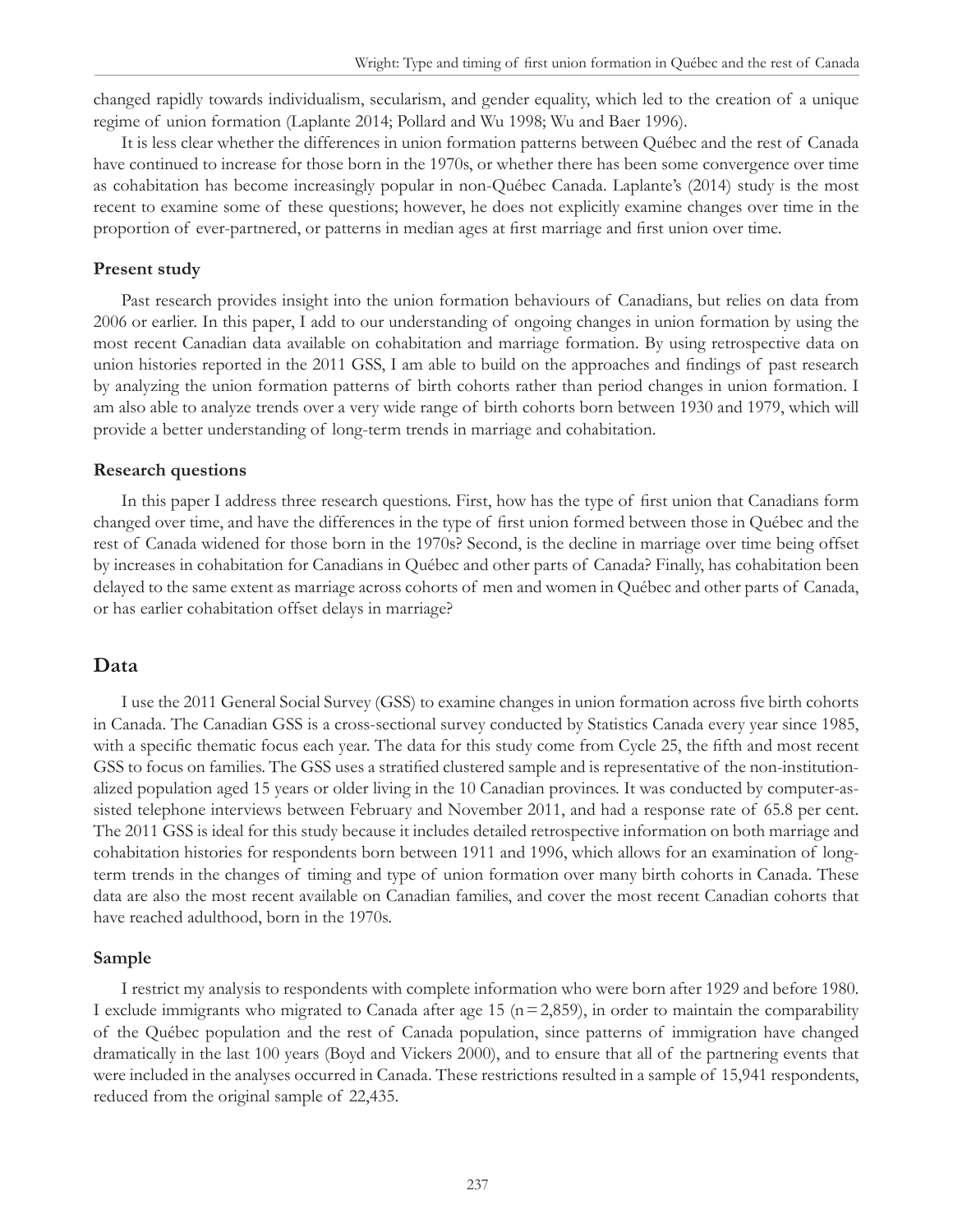#### **Measures**

The GSS uses an inclusive measure of cohabitation and allows respondents to self-classify their unions as cohabitation regardless of the length of co-residence. The English version of the GSS asks respondents if they are, or have been, in a "common-law relationship, even if for less than one year." The French version asks the same questions but uses the term *union libre.* Québec follows the civil law tradition, whereas the rest of Canada is based on the common law tradition, which has resulted in different legal definitions of *unions de libres* in Québec and *common law unions* in the rest of the country (Beaujot et al. 2013). This measure of cohabitation is therefore inclusive of both definitions, used by both Anglophone and Francophone Canadians. I use the term *cohabitation* to encompass both common law unions formed outside of Québec and *unions de libres* in Québec.

I construct two separate dependent variables that reflect time to first union and time to first marriage. I use the age the respondent reported beginning their first union, either marriage or cohabitation, to construct the *age at first partnership* measure. I use respondents' reports of their age at their first marriage, regardless of any previous non-marital unions, to construct the *age at first marriage* measure. To construct my key independent variables, I group respondents by decade of birth, encompassing respondents born in the 1930s through the 1970s. I group these respondents into two categories based on their province of residence: those living in Québec and those living in the rest of Canada (ROC).

Finally, I control for several sociodemographic factors in the multivariate analyses. *Language* and *religion* have been found to predict union formation behaviours (e.g., Eggebeen and Dew 2009; Rao 1990), largely as markers of separate cultures, with different normative systems (Lapierre-Adamczyk and Charvet 2000; Laplante 2104). I classify the respondents into English-speakers, French-speakers, and others, based on the language they speak most frequently at home. I group respondents by religious affiliation, which includes categories for no religion, Catholic, Protestant, and other. Past research has also found that the more highly educated are more likely to marry (e.g., Sassler and Goldscheider 2004; Wu and Pollard 2000), and the less educated are more likely to cohabit, but that this association is weaker in Québec (Kerr et al. 2006). *Highest educational attainment* is coded as less than a high school diploma, a high school diploma, some postsecondary education including college, trades certificate or incomplete bachelor's degree, and bachelor's degree or higher. Lastly, individuals with divorced parents have been shown to be less likely to marry (Lapierre-Adamczyk and Charvet 2000), at least partly due to different attitudes towards marriage (Axinn and Thornton 1996). To control for these differences, I include an indicator for whether the respondent *lived with two parents* until at least age 15 years.

# **Analytic strategy**

I begin by charting changes in the proportion of Canadian women and men, in Québec and in other parts of Canada, who enter their first union through marriage, through cohabitation, or who remain unpartnered by age 35. For these analyses I exclude respondents born in 1977 or later, because they had not yet reached age 35 at the time of the survey.

Next, I examine how changes across cohorts in the age at first union compare to changes in the age at first marriage, while controlling for other factors that influence the timing of union formation. To do this, I use discrete time logistic regression models to examine the risks of: 1) forming a first union and 2) entering legal marriage—separately for Québec and the ROC, and by sex, and include controls for language, religion, education, and childhood family structure. Respondents enter the risk set at age 15 and exit at age of first marriage/first union or the date of the survey, whichever occurs first. I created a person-period data file consisting of 245,941 person-years for the time to first marriage analyses, and 200,019 person-years for the time to first partnership analyses.

Unlike Cox-proportional hazards models, discrete time models require that the shape of the baseline hazard (the duration dependence) be specified (Box-Steffensmeier and Jones 2004; Jenkins 2005). Rather than assume a theoretical shape of the hazard function, I use a piecewise linear spline, with knots at each quintile of survival time, to model the duration dependence.<sup>2</sup> Within each linear segment, the hazard rate is assumed to be constant

<sup>2.</sup> I specified the baseline hazard in several different ways, and a 5-point piecewise spline specification was the best characterization of the baseline hazard according to a variety of fit statistics, including the BIC and AIC (Singer and Willett 2003).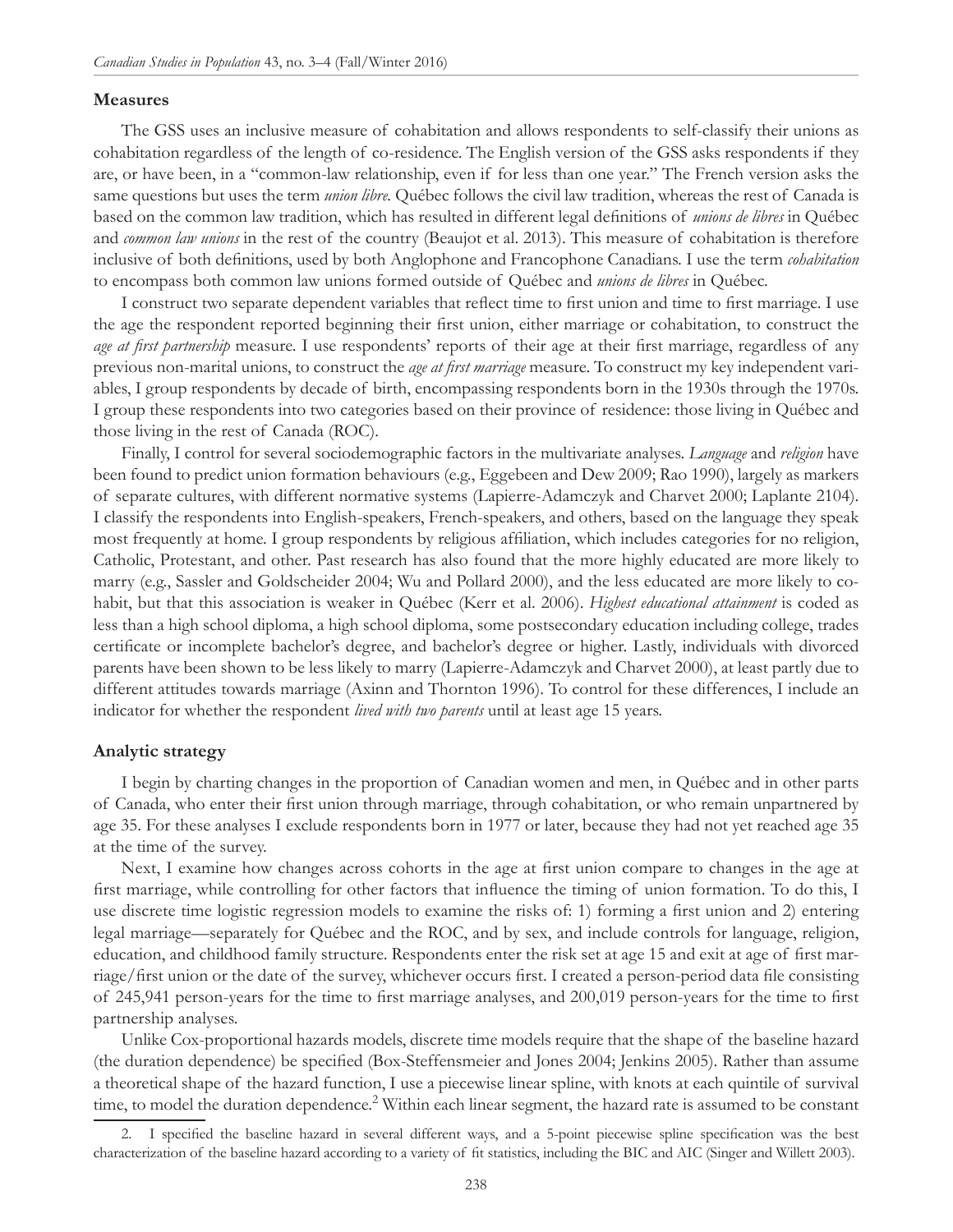but is allowed to vary across segments. This approach has the advantage of allowing the shape of the hazard function to be determined empirically without burdening the model with dummy variables for every unit of time (Singer and Willett 2003).

I then use these discrete time logistic regression models to estimate men's and women's median survival times to two events: (1) first marriage and (2) first partnership, by birth cohort and by region, while controlling for relevant sociodemographic variables. All estimates are derived using sample weights, to ensure they are representative of the population.

# **Results**

# **Description of the sample**

Table 1 presents characteristics of the full analytic sample. The left panel of the table provides the number of women in each birth cohort and the percentage of each cohort living in Québec and in other parts of Canada; the right panel displays the same information for men. Roughly 30 per cent of women and men born between 1930 and 1959 were living in Québec, and this proportion decreased slightly for those born between 1960 and 1979.

Table 1. Characteristics of the Sample 2011 General Social Survey Cycle 25 (Family),  $n=15,941$ 

| Women        |             |                      |               | Men          |             |                      |               |  |
|--------------|-------------|----------------------|---------------|--------------|-------------|----------------------|---------------|--|
| Birth cohort | $\mathbf n$ | Region               | $\frac{0}{0}$ | Birth cohort | $\mathbf n$ | Region               | $\frac{0}{0}$ |  |
| $1930 - 39$  | 1,673       | <b>ROC</b><br>Québec | 71.7<br>28.3  | $1930 - 39$  | 962         | <b>ROC</b><br>Québec | 72.3<br>27.7  |  |
| 1940-49      | 1.717       | <b>ROC</b><br>Québec | 71.7<br>28.3  | 1940-49      | 1,359       | <b>ROC</b><br>Québec | 73.3<br>26.7  |  |
| 1950-59      | 2,256       | <b>ROC</b><br>Québec | 73.0<br>27.0  | 1950-59      | 1,766       | <b>ROC</b><br>Québec | 71.4<br>28.6  |  |
| 1960-69      | 1,858       | <b>ROC</b><br>Québec | 75.5<br>24.5  | 1960-69      | 1.504       | <b>ROC</b><br>Québec | 77.0<br>23.0  |  |
| 1970-79      | 1,560       | <b>ROC</b><br>Québec | 76.5<br>23.5  | 1970-79      | 1,286       | <b>ROC</b><br>Québec | 77.0<br>23.0  |  |

Notes: Proportions are weighted to be representative of the Canadian population. "ROC" stands for "rest of Canada," and signifies respondents living in provinces outside of Québec.

#### **Proportion marrying, cohabiting, and never-partnered by age 35**

To examine changes over time in the type of first union that Canadians form, I plot the proportion of each cohort that entered into marriage directly, the proportion whose first union was a non-marital co-residential partnership, and the proportion unpartnered by age 35. Figures 1 and 2 display these proportions for women and men, respectively, by region. The solid lines represent the proportion whose first union was legal marriage, the dashed lines represent the proportion who cohabited with their first partner, and the dotted lines represent the proportion who had never partnered by age 35. The grey lines show the trends for those living in Québec, and the black lines show the trends for those in the rest of Canada (ROC). In light grey, I provide the 95% confidence intervals derived from two-sample tests of equality of proportions for each point estimate.

Figure 1 shows that women in Québec are less likely to enter into direct marriage than women in the ROC across all birth cohorts, and the decline in the proportion entering marriage directly across birth cohorts is more dramatic in Québec than for women in the ROC. Approximately 87 per cent of women living in Québec born in the 1930s entered marriage directly, compared to approximately 93 per cent of their counterparts living in the ROC. The regional difference in the propensity to enter marriage directly is similar among women born in the 1940s. However, there is no significant regional difference in the proportion of women who cohabit with their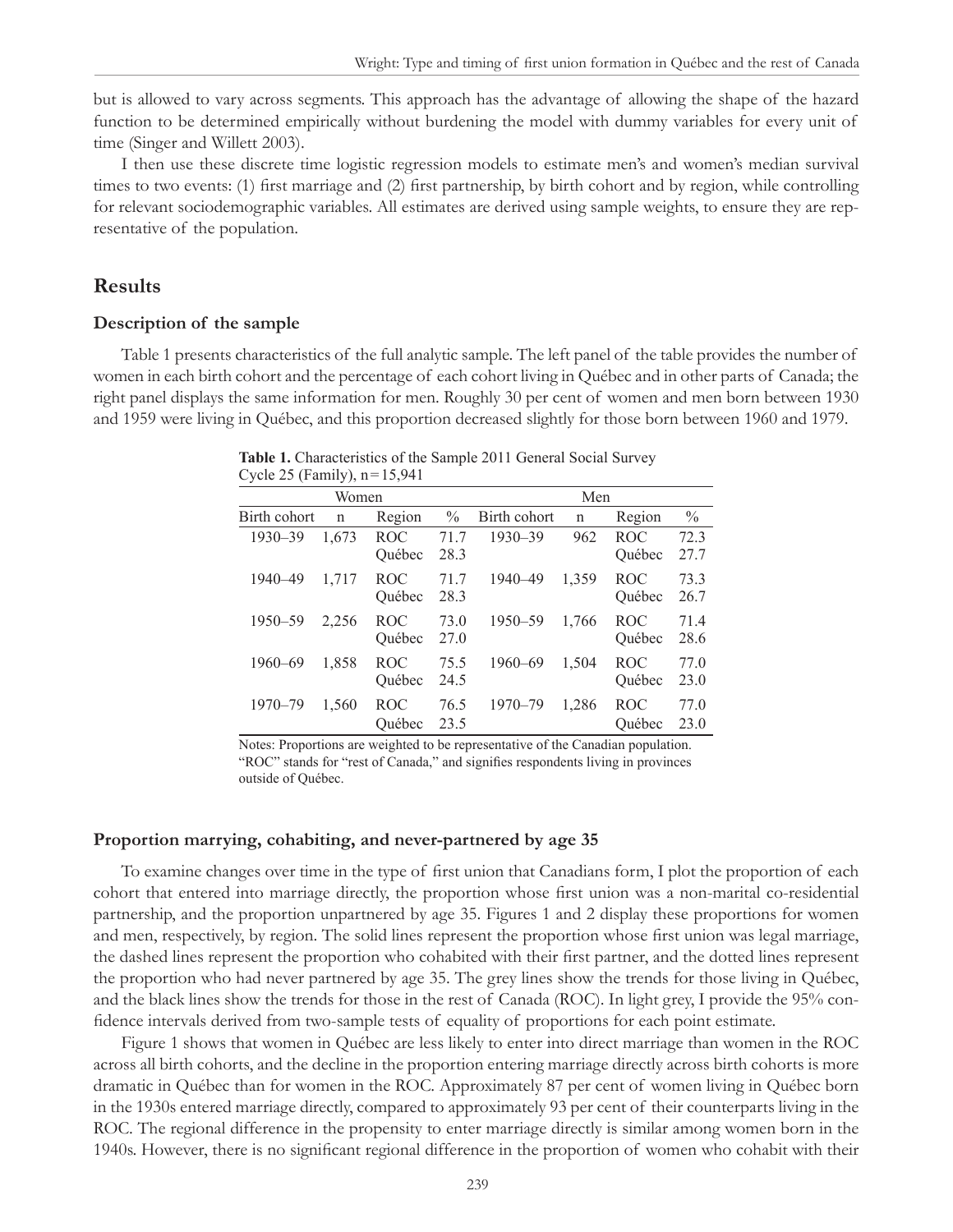

*Figure 1. Percentage of women whose first union was marriage, cohabitation, and who never-partnered by age 35, by region, 1930s–70s birth cohorts, with 95% confidence intervals*

first partner in these early birth cohorts; in both regions, fewer than 2 per cent of women born in the 1930s and 1940s entered their first unions through cohabitation. The difference in these cohorts is that women in Québec were less likely to be in any type of partnership than those in the ROC (10–12 per cent of those in Québec compared to 5–6 per cent of those in the ROC).

Regional differences in the proportion of women entering conjugal life through cohabitation become significant in the 1950s birth cohort, and increase among those born in the 1960s (Figure 1). Approximately 22 per cent of women in the ROC born in the 1950s cohabited with their first partner, compared to 29 per cent of women in Québec. By the 1960s birth cohort, the majority of women in Québec cohabited as their first union (62 per cent), as did a large minority of women in the ROC (42 per cent). The trend toward cohabitation and away from direct marriage continues for women born in the 1970s; however, the regional divergence in first union type that had been increasing since the 1940s birth cohort appears to have stalled among this birth cohort. Women in Québec erators birth cohort appears to have staned among this bi



*Figure 2. Percentage of men whose first union was marriage, cohabitation and who never-partnered by age 35, by region, 1930s–70s birth cohorts, with 95% confidence intervals*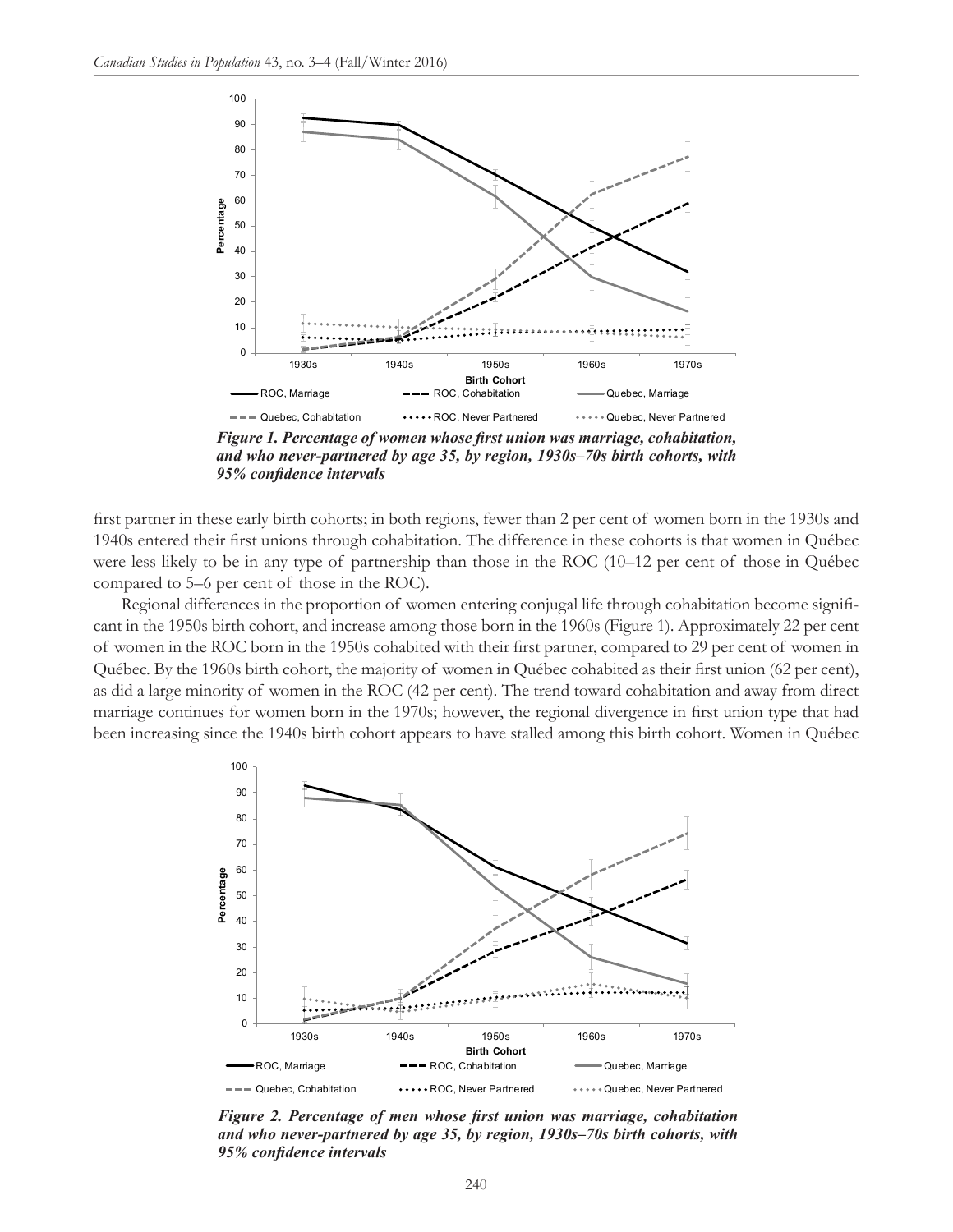born in the 1970s continue to be more likely to cohabit with their first partner than their counterparts born in the ROC, but the difference is smaller than in the previous birth cohort. Approximately 16 per cent of women in Québec born in the 1970s entered directly into marriage, compared to roughly 32 per cent of women in the ROC, which indicates that large regional differences remain despite the stalled divergence over time.

The proportion of women never-partnered by age 35 has stayed relatively stable across the birth cohorts of women born in the ROC, increasing slightly, albeit statistically insignificantly, from 5–6 per cent of those born in the 1930s and 40s to 8–9 per cent of those born in the 1950s, 60s, and 70s. There are also no statistically significant changes in the proportion never-partnered by age 35 across birth cohorts among women in Québec, which decreased slightly, from 10–11 per cent of those born in the 1930s and 40s to 6–7 per cent of those born in the 1960s and 70s.

The proportions of men who enter directly into marriage, who cohabit with their first partner, and who remained unpartnered by age 35 are shown in Figure 2. The overall and region-specific patterns in men's first union types are similar to those found for women; however, those born in the 1940s and 50s were slightly less likely to enter directly into marriage than their female counterparts. Approximately 59, 44, and 28 per cent of men living in the ROC born in the 1950s, 60s, and 70s, respectively, entered directly into marriage with their first partner, compared to 53, 26, and 16 per cent of their counterparts in Québec. Regional differences in the proportion of men entering conjugal life through cohabitation first appear in the 1950s birth cohort, which is the same pattern as seen for women. As was the case for women, the difference between men born in Québec and the ROC in the propensity to marry directly also increases between the 1940s, 50s, and 60s birth cohorts, but the regional divergence slows among the most recent birth cohort, who were born in the 1970s and came of age in the 1990s, albeit to a lesser degree than is the case for women. The proportion of men born in the ROC who never partnered by age 35 has increased across birth cohorts, ranging from approximately 5–6 per cent in the early cohorts to around 12 per cent in the most recent birth cohort of men born in the 1970s, and the difference between the those born in the 1930s and 40s and those born after is statistically significant. Among Québec-born men however, there are no statistically significant changes in the proportion never-partnered by age 35 across the birth cohorts (Figure 2).

#### **Age at first marriage vs. age at first union across cohorts**

Next, I examine cohort differences in the risk of entering first marriage, and the risk of entering a first union of any kind, in order to predict the timing of union formation. Tables 2 and 3 present odds ratios from discrete-time logistic regression models for women and men, respectively. The left panel of each table displays models predicting first marriage separately by region, and the right panel displays the same for first union.

The parameter estimates describing the duration dependence shown in the bottom of Tables 2 and 3 represent the fitted baseline hazard function (transformed into odds ratios) (Jenkins 2005; Singer and Willett 2003). The baseline represents English-speaking respondents born in the 1950s, who have no religious affiliation, graduated high school, and who lived with both parents until at least age 15. Across all models, the odds of experiencing a partnering event peak in the second quintile of survival time (ages 18–21 years for the marriage models and 18–19 years for the first-union models). After this point, the baseline hazard decreases over survival time.

The marriage models for women in the left panel of Table 2 show that there are significant differences in the odds of marriage across birth cohorts for both women in Québec and women in the ROC. Women in Québec born in the 1970s have 3.2 times lower odds of marriage compared to those born in the 1950s (0.31 odds ratio). For women in the ROC, the difference is smaller; those born in the 1970s have 1.89 times lower odds of marriage compared to the 1950s birth cohort. Francophone women in Québec have lower odds of marriage than Anglophones in Québec, but there are no differences by language in the ROC. In the ROC, any religious affiliation is associated with higher odds of marriage, but Protestants have the largest difference, with odds of marriage 1.24 times that of women with no religious affiliation. In Québec, Protestant and other religious groups are more likely to marry, but Catholics are not statistically different in their odds of marriage compared to the unaffiliated. In both regions of Canada, women with higher levels of education have lower odds of marriage. Women with a bachelor's degree or higher have lower odds of marriage than the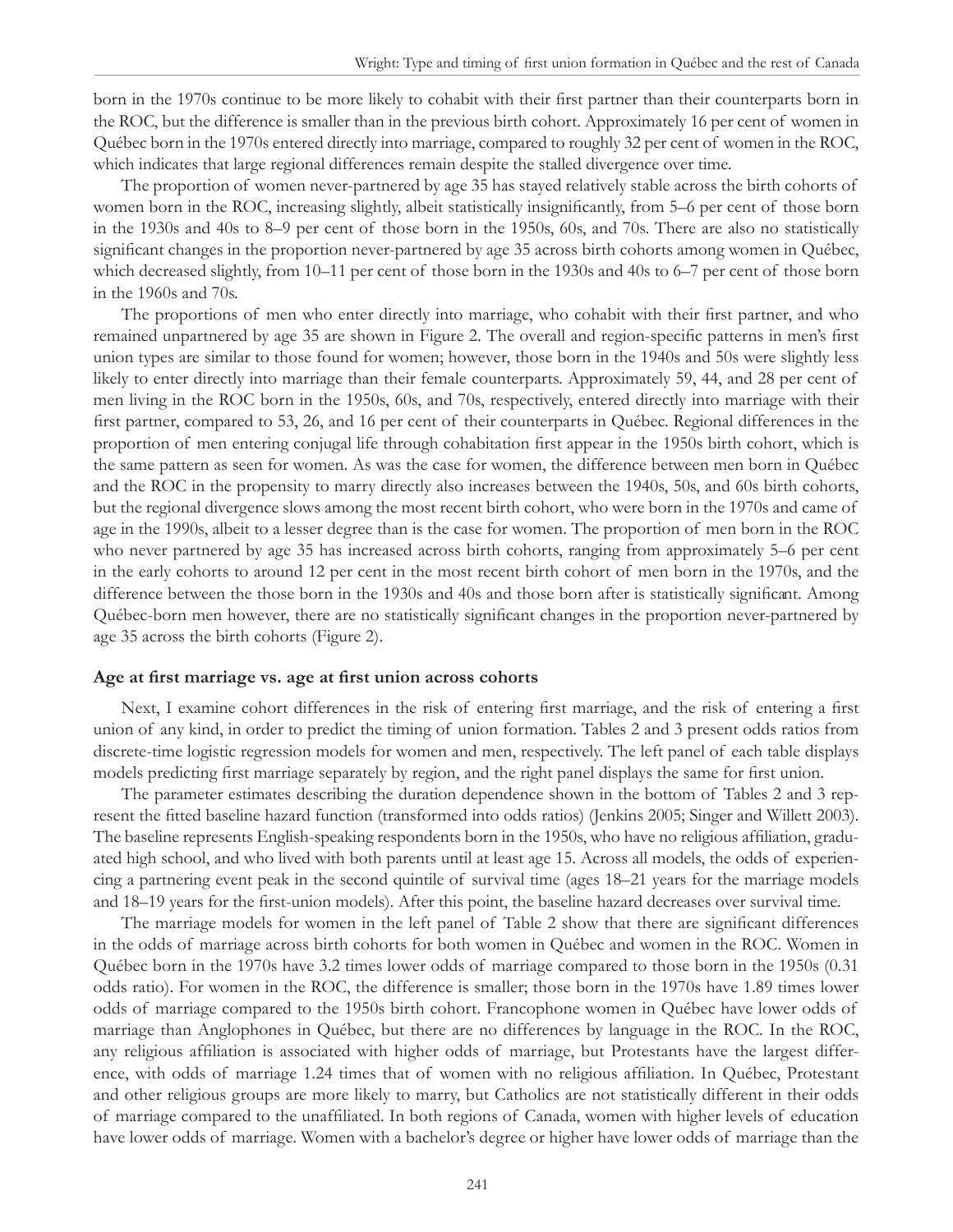high school educated (1.56 times lower for women in Québec, and 1.85 times lower for women in the ROC). Finally, women who grew up without two parents in the home had 1.18 times lower odds of marriage than respondents who lived with two parents, regardless of region.

| <br>$, v_{\rm}$                |           |           |                |           |             |
|--------------------------------|-----------|-----------|----------------|-----------|-------------|
|                                |           |           | First marriage |           | First union |
| Model                          |           | Que       | <b>ROC</b>     | Que       | <b>ROC</b>  |
| Birth cohort (1950s)           |           |           |                |           |             |
| 1930s                          |           | 1.10      | $1.12+$        | $0.69***$ | $0.84**$    |
| 1940 <sub>s</sub>              |           | $1.29**$  | $1.39***$      | 0.88      | $1.13*$     |
| 1960s                          |           | $0.64***$ | $0.67***$      | 1.04      | $0.79***$   |
| 1970s                          |           | $0.31***$ | $0.53***$      | 1.08      | $0.73***$   |
| Language (English)             |           |           |                |           |             |
| French                         |           | $0.84+$   | 1.03           | $1.30*$   | 1.14        |
| Other                          |           | $0.96+$   | 0.98           | 0.94      | 0.99        |
| Religion (None)                |           |           |                |           |             |
| Catholic                       |           | 1.14      | $1.13*$        | 0.97      | $0.87**$    |
| Protestant                     |           | $1.47+$   | $1.24***$      | 1.12      | 0.95        |
| Other                          |           | $1.83+$   | $1.22*$        | 1.14      | 0.88        |
| <b>Education (High School)</b> |           |           |                |           |             |
| Less than H.S.                 |           | 1.10      | 1.01           | 1.04      | $1.17*$     |
| PSE less than BA               |           | 0.88      | $0.76***$      | 0.84      | $0.81***$   |
| BA or higher                   |           | $0.64***$ | $0.54***$      | $0.62***$ | $0.50***$   |
| Family structure (2 parents)   |           |           |                |           |             |
| Other family type              |           | $0.85+$   | $0.84***$      | 1.02      | $1.11*$     |
| Duration dependency            |           |           |                |           |             |
| Marriage                       | Union     |           |                |           |             |
| $15 - 17$                      | $15 - 17$ | $0.76***$ | $0.80***$      | $0.76***$ | $0.80***$   |
| $18 - 21$                      | $18 - 19$ | $2.12***$ | $1.80***$      | $3.64***$ | 2.84***     |
| $22 - 25$                      | $20 - 23$ | 0.98      | 1.02           | $1.27***$ | $1.18***$   |
| $26 - 34$                      | $24 - 29$ | $0.85***$ | $0.92***$      | $0.88***$ | $0.95***$   |
| $35+$                          | $30+$     | $0.88***$ | $0.86***$      | $0.88***$ | $0.87***$   |

**Table 2.** Odds ratios from discrete-time logistic regression models predicting entry into first marriage and first partnership, women,  $n = 9,064$ 

*Note:* \*\*\*  $p < 0.001$ ; \*\*  $p < 0.01$ ; \*  $p < 0.05$ ; +p $< 0.10$ 

Quintiles of survival time to first marriage and first partnership are used to model the duration dependency; these coefficients form the baseline hazard. Reference categories are in parentheses.

*Source:* 2011 General Social Survey (Cycle 25).

The right panel of Table 2 shows the estimates from the first-union models, which treat either marriage or cohabitation, whichever occurs earlier, as a first partnering event. Cohort differences in the odds of partnering are far smaller than differences in the odds of marriage, and are statistically insignificant for women in Québec (except women in Québec born in the 1930s, who are 1.45 times less likely to form any sort of partnership compared to those born in the 1950s). Cohort differences in the ROC are statistically significant, but women born in the 1970s have only 1.37 times lower odds of partnering than the 1950s birth cohort (compared to 1.89 times lower in the case of marriage). Francophone women in Québec have odds of partnering that are 1.3 times higher than Anglophone women in Québec; and, similar to the models of marriage, these are the only significant language differences. The only statistically significant difference by religious affiliation is for Catholic women in the ROC, who have 1.15 times lower odds of partnering than the unaffiliated. Educational patterns in the risks of partnership are very similar to those for risks of marriage: the more highly educated have lower odds of partnering. Finally, living in a home without two parents during childhood is associated with 1.11 times higher odds of partnering for women in the ROC, but there are no differences by childhood family structure for women in Québec.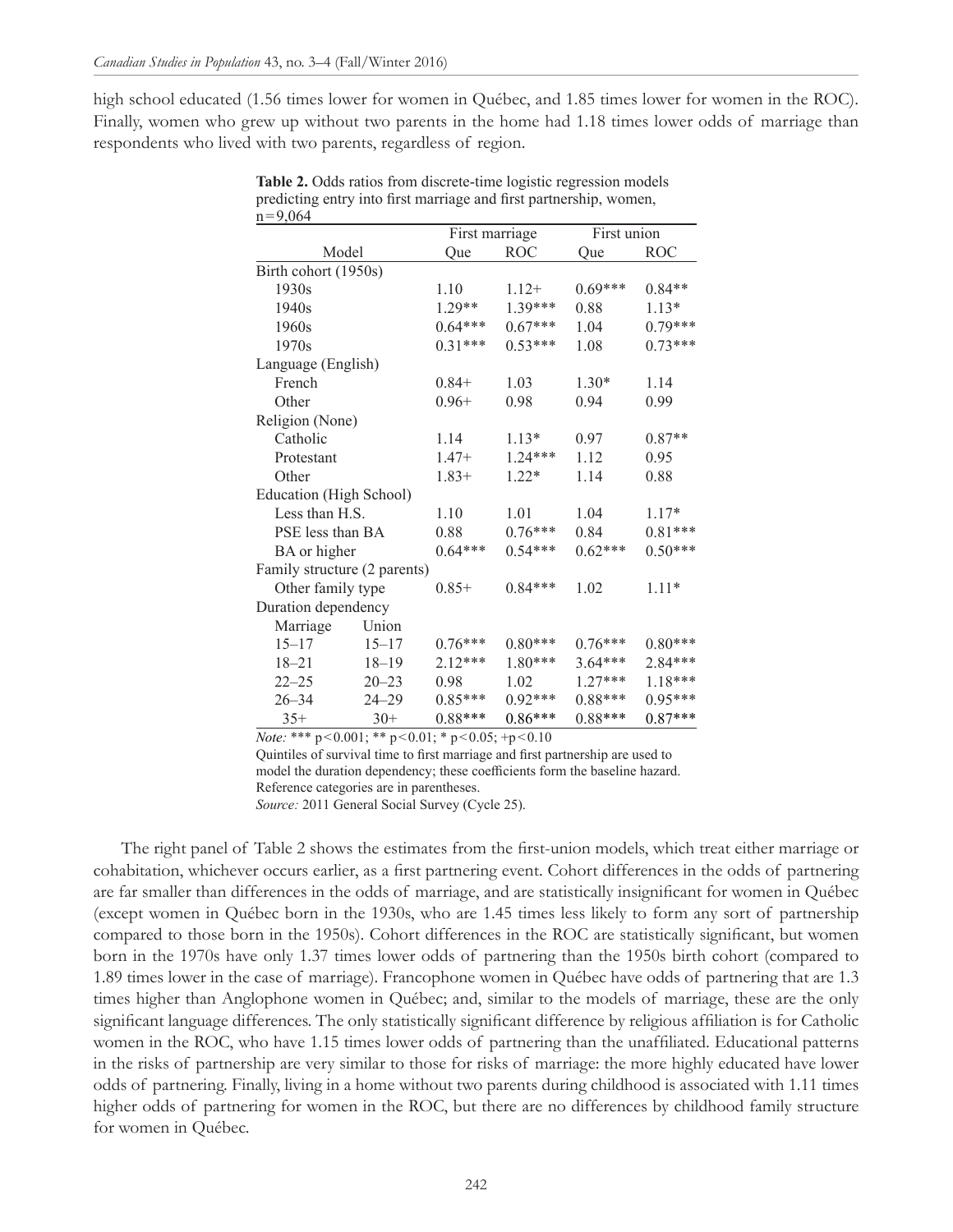|                              |           | First marriage |            | First union |            |
|------------------------------|-----------|----------------|------------|-------------|------------|
| Model                        |           | Oue            | <b>ROC</b> | Que         | <b>ROC</b> |
| Birth cohort (1950s)         |           |                |            |             |            |
| 1930s                        |           | $1.54***$      | $1.57***$  | $0.80*$     | $1.15*$    |
| 1940s                        |           | $1.73***$      | $1.41***$  | 1.08        | 1.19***    |
| 1960s                        |           | $0.50***$      | $0.71***$  | $0.79*$     | $0.88*$    |
| 1970s                        |           | $0.29***$      | $0.64***$  | 0.90        | $0.84**$   |
| Language (English)           |           |                |            |             |            |
| French                       |           | $0.71*$        | 1.09       | 1.05        | 1.08       |
| Other                        |           | 1.04           | 0.95       | 1.05        | 0.90       |
| Religion (None)              |           |                |            |             |            |
| Catholic                     |           | $1.51**$       | $1.12*$    | $1.31**$    | $0.92+$    |
| Protestant                   |           | 1.38           | $1.36***$  | 1.30        | $1.12*$    |
| Other                        |           | $3.07**$       | 1.06       | 1.52        | 0.89       |
| Education (High School)      |           |                |            |             |            |
| Less than H.S.               |           | 0.92           | 0.93       | 1.17        | 1.06       |
| PSE less than BA             |           | 0.93           | 1.05       | 1.16        | 1.06       |
| BA or higher                 |           | 1.00           | 0.96       | 1.03        | $0.86*$    |
| Family structure (2 parents) |           |                |            |             |            |
| Other family type            |           | $0.81 +$       | $0.88*$    | 1.08        | 1.07       |
| Duration dependency          |           |                |            |             |            |
| Marriage                     | Union     |                |            |             |            |
| $15 - 17$                    | $15 - 17$ | $0.68***$      | $0.69***$  | $0.71*$     | $0.71***$  |
| $18 - 21$                    | $18 - 19$ | $2.65***$      | $2.48***$  | $3.12***$   | $3.97***$  |
| $22 - 25$                    | $20 - 23$ | $1.27***$      | $1.16***$  | $1.53***$   | $1.41***$  |
| $26 - 34$                    | $24 - 29$ | $0.86***$      | $0.97***$  | 0.98        | $1.03**$   |
| $35+$                        | $30+$     | $0.90***$      | $0.86***$  | $0.88***$   | $0.89***$  |

|  | Table 3. Odds ratios from discrete-time logistic regression models         |  |  |
|--|----------------------------------------------------------------------------|--|--|
|  | predicting entry into first marriage and first partnership, men, $n=6,877$ |  |  |

*Note:* \*\*\* p<0.001; \*\* p<0.01; \* p<0.05; +p<0.10

Quintiles of survival time to first marriage and first partnership are used to model the duration dependency; these coefficients form the baseline hazard. Reference categories are in parentheses.

*Source:* 2011 General Social Survey (Cycle 25).

Table 3 presents the same discrete-time logistic regression models predicting marriage and partnership, by region, for men. The patterns for men's odds of marriage are largely the same as for women, but there are a few exceptions (left panel of Table 3). Catholic men in Québec have 1.51 times higher odds of marrying compared to those with no religious affiliation, and there are no significant educational differences in the odds of marriage for men, in either Québec or the ROC. The right panel of Table 3 presents the models for partnering, either marriage or cohabitation. Unlike for women in Québec, there is no statistically significant difference between the odds of partnering for Francophone men compared to Anglophone men in Québec. There are also differences by religious affiliation for men: Catholic men in Québec have 1.31 times higher odds of partnering than the unaffiliated. Catholic men in the ROC however, have 1.09 times lower odds of partnering, and Protestant men have 1.12 higher odds than those with no religious affiliation. There are also few educational differences in the odds of first union for men. The only statistically significant difference is for men in the ROC who have a bachelor's degree or higher, who have odds of partnering 1.16 lower than those with a high school diploma. Family structure in childhood does not appear to be associated with the risks of partnership for men.

Median survival time to first marriage and to first union for each cohort, by region, regardless of union type and controlling for other sociodemographic factors, are presented in the top panel (for women) and bottom panel (for men) of Table 4. The estimates in these tables are derived from the discrete-time logistic regression models in Tables 2 and 3. The age at which half of the women in the ROC are estimated to form a first marriage increased, from a low of 21.2 years for women born in the 1930s to a high of 26.1 years for women born in the 1970s (top panel of Table 4). Over this time, women in the ROC have delayed their first marriage by five years,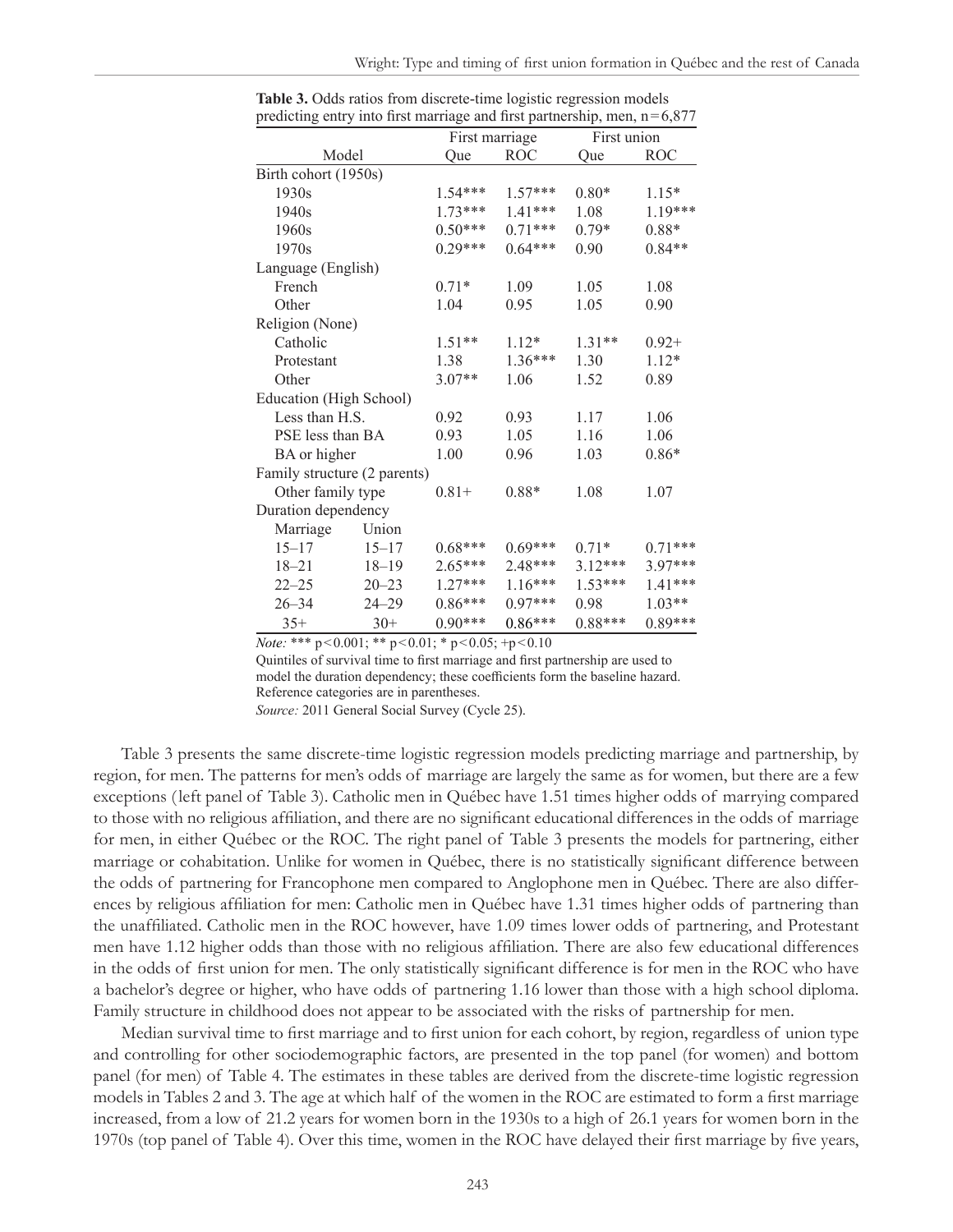|                            | <b>Birth Cohort</b> |         |         |         |         |
|----------------------------|---------------------|---------|---------|---------|---------|
|                            | $1930 - 39$         | 1940-49 | 1950–59 | 1960–69 | 1970–79 |
| Women $(n=9,064)$          |                     |         |         |         |         |
| Province other than Québec |                     |         |         |         |         |
| Age at first marriage      | 21.2                | 21.6    | 22.2    | 24.2    | 26.1    |
| Age at first union         | 21.4                | 20.8    | 21.3    | 22.1    | 22.5    |
| Ouébec                     |                     |         |         |         |         |
| Age at first marriage      | 21.8                | 21.6    | 22.4    | 24.5    |         |
| Age at first union         | 23.3                | 22.6    | 22.3    | 23.3    | 22.3    |
| Men $(n=6,877)$            |                     |         |         |         |         |
| Province other than Québec |                     |         |         |         |         |
| Age at first marriage      | 23.8                | 24.3    | 25.5    | 27.7    | 28.7    |
| Age at first union         | 23.6                | 23.6    | 24.2    | 24.8    | 25.1    |
| Ouébec                     |                     |         |         |         |         |
| Age at first marriage      | 23.9                | 23.5    | 25.1    | 31.5    |         |
| Age at first union         | 24.4                | 23.4    | 23.7    | 24.6    | 24.2    |

**Table 4.** Fitted median times to first marriage and first union, across birth cohorts, by place of residence.

*Note:* Estimates derived from discrete-time logistic regression models predicting entry into first marriage and first partnership, displayed in Tables 2 and 3. Dash – indicates that less than half of the subgroups are predicted to experience the partnering event by the last time in the life table, so an estimate is not available.

*Source:* 2011 General Social Survey (Cycle 25).

even after controlling for differences in education, religion, childhood family structure, and the other controls in Table 2. However, Canadian women are not delaying partnering to nearly the same degree as marriage. Half of all women in the ROC born in the 1930s are estimated to form their first union by age 21.4, and among those born in the 1970s, half are estimated to form their first union by age 22.5—a difference of only 1.1 years. Typical ages at first marriage and first union corresponded quite closely in the earlier cohorts, in which marriage was by far the most likely way to form a first partnership. These ages began to diverge across the cohorts, especially for the 1960s birth cohort, which entered adulthood in the 1980s, as cohabitation became an increasingly common way to form a first union.

These trends are even more pronounced among women in Québec. Half of the women in Québec born in the 1930s, 40s, and 50s are estimated to have married between age 21.6 and 22.4 years. By the 1960s birth cohort, the estimated median survival time to first marriage increased to 24.5 years. The median survival time to first marriage could not be estimated for Québec women born in 1970 or, later because less than 50 per cent of this birth cohort is predicted to be married by age 40 years, indicating a continued delaying or forgoing of marriage among this cohort. Median estimated survival time to first partnership, however, has stayed remarkably stable across the cohorts of women in Québec, even with controls. The estimated median age at first union varies by only 1 year (ranging from age 22.3 years for those born in the 1950s and 70s to 23.3 years for those born in the 1930s and 60s). The same patterns in fitted median survival times to first marriage and first partnership can be seen for men in the bottom panel of Table 2, but men tend to enter marriage and form their first partnerships 2–3 years later than their female counterparts.

# **Discussion and conclusion**

The rise in cohabitation and delaying of marriage are two of the most important changes in union formation patterns that have occurred in Canada over the last 50 years. In this paper, I have documented these wellknown known trends in older Canadian birth cohorts, and have updated previous analyses by using the most recent Canadian data available to examine the most recent cohorts of Canadians. I have also documented longterm trends in median age at first union across birth cohorts, which has been far less studied than median age at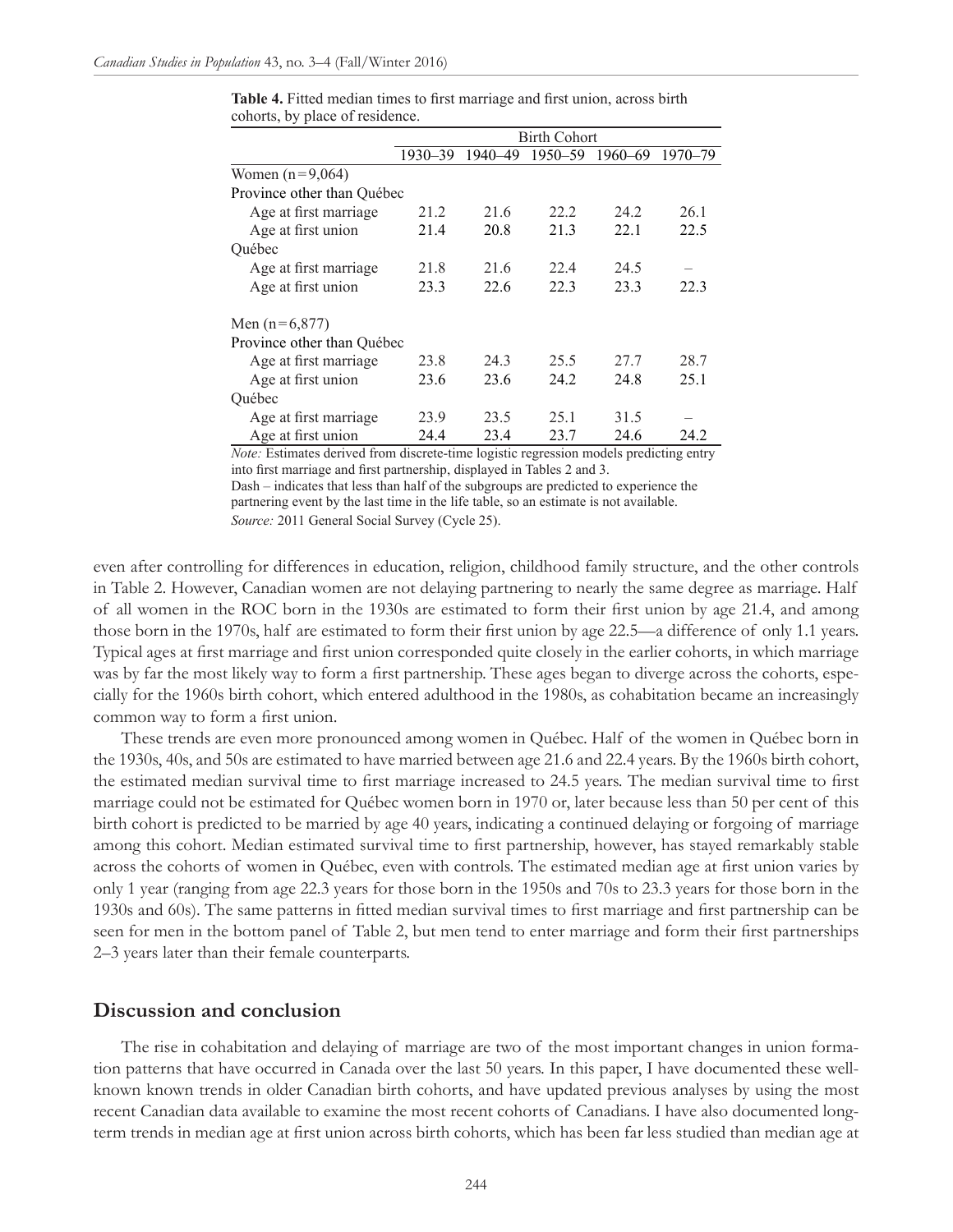marriage. The results contribute to our understanding of the way in which increases in cohabitation have offset the decline and delay of marriage as a first partnership for the newest cohort of Canadians entering adulthood.

Consistent with past research (e.g., Laplante 2014; Le Bourdais and Lapierre-Adamczyk 2004), I found that across birth cohorts, an increasing number of Canadian men and women are choosing to form non-marital cohabiting unions rather than marriages as they enter conjugal life. Marriage as a first partnership type has continued to decline among the most recent birth cohorts of Canadians. The decline in the proportion of Canadians whose first union was marriage, however, has been largely offset by an increase in the formation of cohabiting relationships. The proportion of women and men in Québec and women in the ROC forming any type of union by age 35 years has remained stable over the birth cohorts. Among the men in other parts of Canada, however, increases in the proportion forming cohabiting unions have not kept pace with decreases in marriage formation for the most recent birth cohorts, leading to a slight increase in the proportion never-partnered by age 35 across the birth cohorts.

I find that the trend towards delayed marriage in Canada, which began in earnest among those born in the 1960s, who came of age in the 1980s, has continued for both men and women born in the 1970s. The typical age at first partnership, when both marriage and cohabitation are considered, however, has not changed much over the course of the 50 years under study. This is further evidence that the rise in cohabiting unions has indeed offset the delays in marriage. Canadians born in the 1970s continue to form their first unions at approximately the same age as their parents' and grandparents' generations, but the type of first union they form is different.

I also examined differences in first union formation behaviours between Canadians in Québec and the ROC to determine if the disparity in the preferred type of first union that has been growing since the 1940s birth cohort has continued among the most recent birth cohorts, who came of age in the 1990s. Consistent with past research (e.g., Laplante 2014; Le Bourdais and Lapierre-Adamczyk 2004), I found that the pattern of increased preference for cohabitation and decreased preference for marriage as a first union type is more dramatic among men and women in Québec and less dramatic for those in other parts of Canada. Across all cohorts, men and women in Québec are less likely to marry their first partner. However, the this trend toward an ever-decreasing proportion of marriages as first union has slowed for the most recent cohort in Québec, while it continued for the most recent cohort in the rest of Canada, especially for men. This means that the difference in choice of first union type between the Quebecers and other Canadians, which has been growing since at least the 1940s birth cohort, has stabilized among the youngest Canadians included in this study. This provides some evidence that the meaning and place of cohabitation in the union formation process in the rest of Canada may be becoming more like that found in Québec. Further examination of the characteristics and outcomes of cohabiting unions of recent birth cohorts in the two regions is needed to fully address this question.

Québec also displays a more dramatic pattern of change in age at first marriage and first partnership over time than the ROC. Age at first marriage has increased to a greater extent in Québec, but age at first partnership continues to be younger in Québec than in the rest of Canada. Quebecers are increasingly moving away from marriage, but not only are they still partnering, in more recent birth cohorts they are doing so earlier than other Canadians.

The picture that these results reveal about how the role of cohabitation differs in Québec and the rest of Canada is clear. On the one hand, Canadians outside of Québec seem to be catching up to those in Québec in terms of their propensity to start their conjugal lives through cohabitation. This indicates that cohabitation as a first union type is perhaps on its way to near universality among non-immigrant Canadians. However, this says little about whether these first cohabiting unions, or cohabiting unions in general, have replaced marriage or whether they are better conceived as a stage in the marriage process. The large differences in age at first marriage do, however, provide some evidence that marriage is still much more common among men and women in other parts of Canada than it is among those in Québec who are delaying and increasingly forgoing marriage altogether.

This study has many advantages, including the use of the most recent available Canadian data on union formation, and the inclusion of a wide range of birth cohorts of Canadians born between 1930 and 1979. However, it is not without its limitations. One limitation is that it excludes other determinants of type of first union choice and timing of first union that have been shown to be important in past research, including the conception, birth, and presence of children, income, and work status (e.g., Eggebeen and Dew 2009; Kerr et al.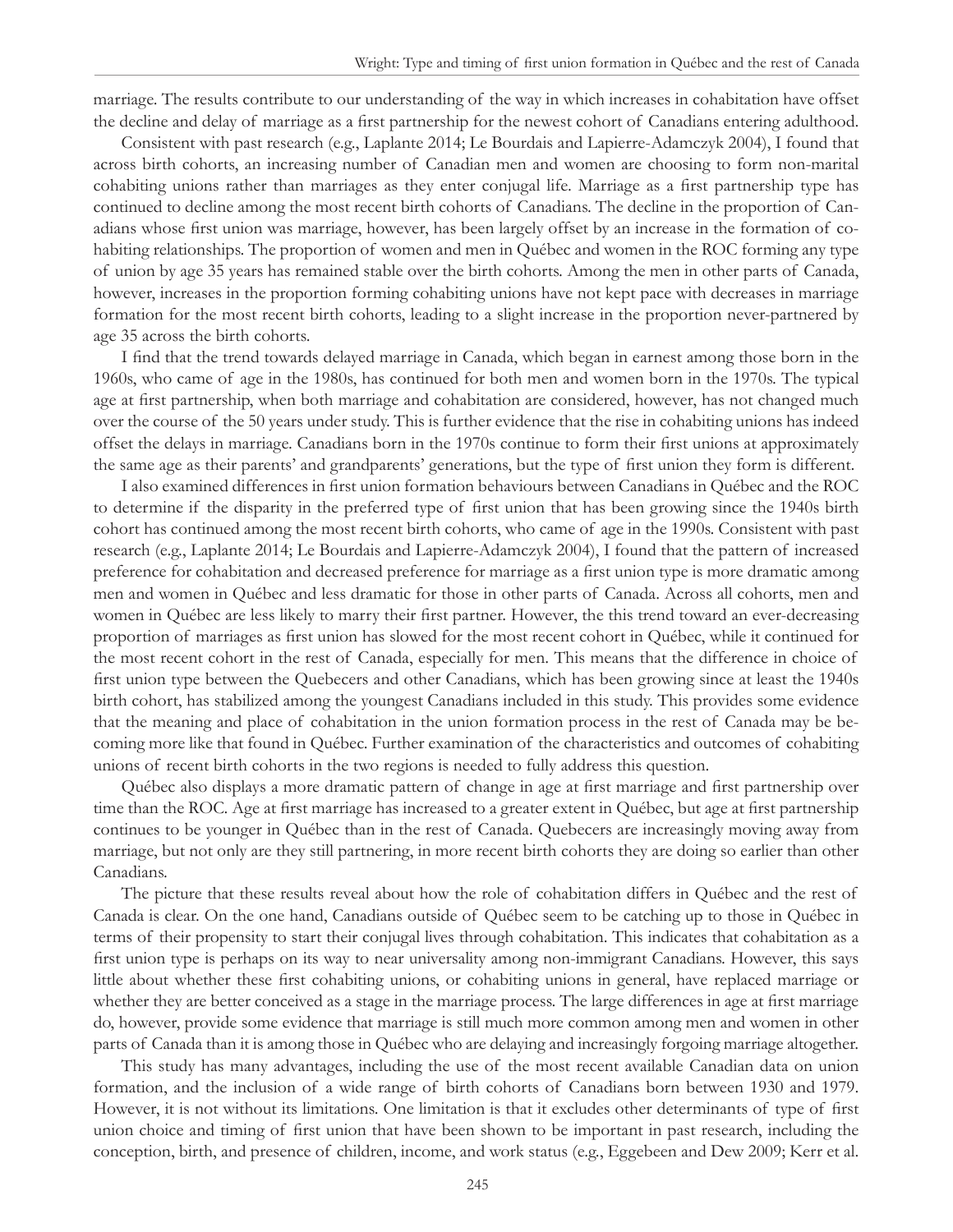2006; Rao 1990). The 2011 GSS includes retrospective information about fertility and work histories, so future work could include these measures to further the results of this study. Unfortunately, the data do not include time-varying measures of income, so a different data source is necessary to directly examine hypotheses about association between delayed or forgone marriage and income.

A second limitation is the reliance on retrospective data regarding union histories. As with all retrospective data, these data are subject to recall and mortality biases (Hassan 2005). Recall bias is likely less of a problem when studying significant life course events, such as marriage and cohabitation, that this paper addresses, than it may be for more mundane or more frequently occurring events (Freedman et al. 1988). Past research has also shown that many couples "slide" into cohabitation (Manning and Smock 2005; Stanley et al. 2006), so assessing the exact timing of cohabitation union start may be difficult. This is not a major limitation in this study, because I use age at union start, which is easier to determine than the specific date that the union began. The mortality bias introduced by the data is likely more serious for the earlier birth cohorts under examination. Respondents born in the 1930s and 40s were between 62 and 81 years old at the time of the survey, and only individuals who survived to this age could be sampled. The median survival time to first marriage for these birth cohorts found in this study corresponds closely with past studies of these cohorts (e.g., Pollard and Wu 1998; Rao 1990; Ravanera et al. 2002), so it appears that the mortality bias is not a large concern.

Despite its limitations, this paper contributes to our understanding of the first partnering behaviours of recent cohorts of Canadians. The widespread changes in union formation that have occurred in Canada over the last 50 years are continuing among the newest generation of Canadians to come of age. Cohabitation is increasingly becoming the most common way to form a first union, and marriage is being delayed even longer and is increasingly forgone, especially in Québec. Yet the more things change, the more they seem to stay the same. Namely, the proportion of Canadians that have formed any type of union by age 35 has not declined along with the decline in marriage for those in Québec, or women in the ROC, and has declined only marginally for men in the ROC. The typical age at first union has stayed remarkably stable across the cohorts of Canadians born between 1930 and 1979. However, the changes in the types of unions that Canadians are forming may have further implications. For instance, if cohabiting relationships continue to be less stable than marriages (Bumpass and Lu 2000), and if unions formed at younger ages are more likely to dissolve, we can expect that more recent cohorts of Canadians will experience more turbulent partnership trajectories than past generations. This paper serves as the foundation for future studies on the explanations and consequences of the partnership behaviours of Canadians born after the 1970s.

#### **Acknowledgements**

I am grateful to Rachel Margolis, Lisa Strohschein, and the anonymous reviewers for their valuable comments on this manuscript, and to Jean-François Nault for translating the abstract into French. This research was supported by the Social Sciences and Humanities Research Council of Canada.

# **References**

- Axinn, W.G., and A. Thornton. 1996. The influence of parents' marital dissolutions on children's attitudes toward family formation. *Demography* 33(1):66–81.
- Beaujot, R., C.J. Du, and Z. Ravanera. 2013. Family policies in Québec and the rest of Canada: Implications for fertility, child-care, women's paid work, and child development indicators. *Canadian Public Policy* 39(2):221–39.
- Box-Steffensmeier, J.M., and B.S. Jones. 2004. *Event History Modeling: A Guide for Social Scientists*. New York: Cambridge University Press.
- Boyd, M., and M. Vickers. 2000. 100 years of immigration in Canada. *Canadian Social Trends.* Catalogue no. 11-008.
- Bumpass, L.L., and H. Lu. 2000. Trends in cohabitation and implications for children's family contexts in the United States. *Population Studies* 54(1):29–41.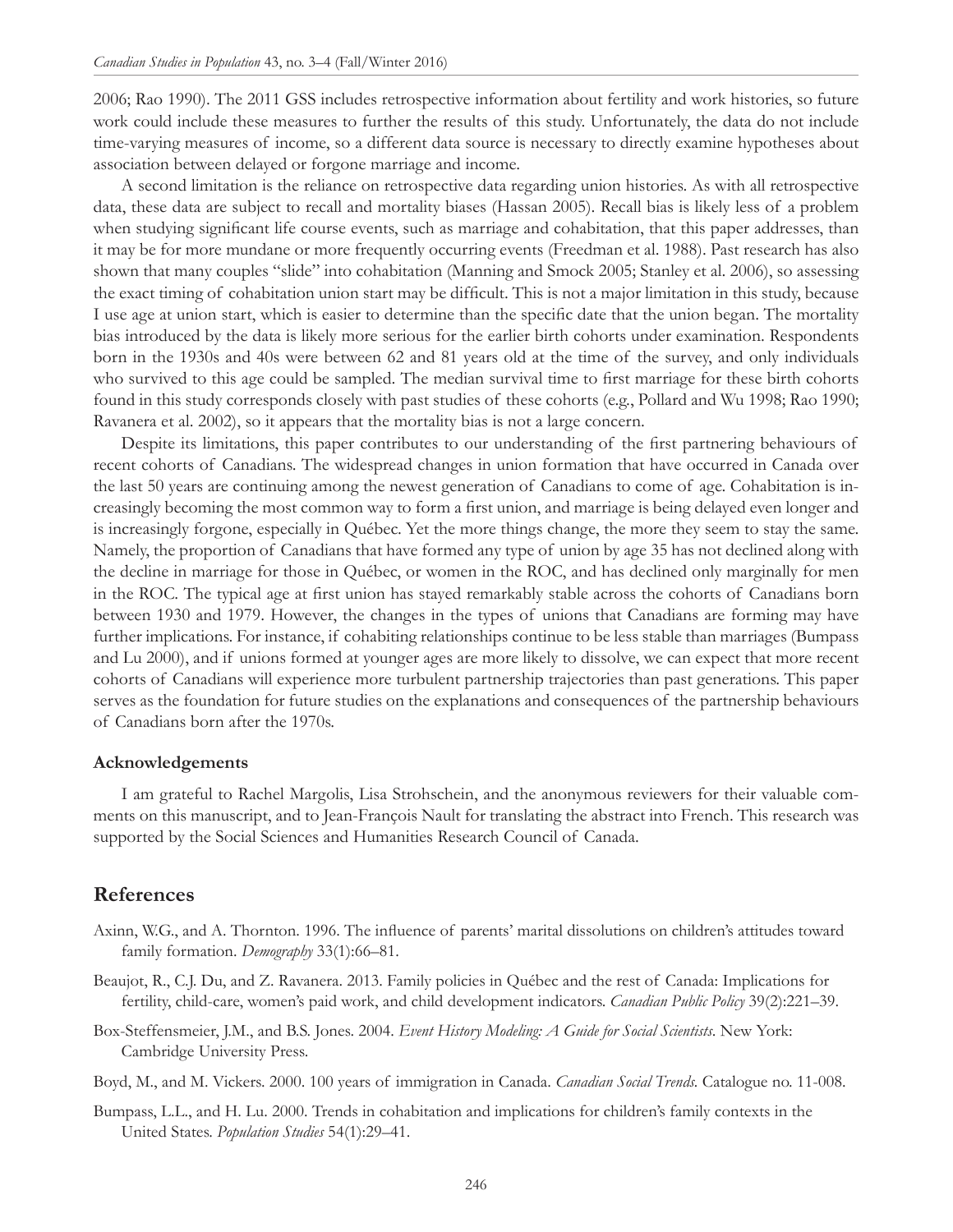- Bumpass, L.L., J.A. Sweet, and A. Cherlin. 1991. The role of cohabitation in declining rates of marriage. *Journal of Marriage and Family* 53(4):913–27.
- Brown, S.L., J. Roebuck, and G.R. Lee. 2012. Transitions into and out of cohabitation in later life. *Journal of Marriage and Family* 74(4):774–93.
- Dumas, J., and A. Belanger. 1997. *Report on the Demographic Situation in Canada 1996.* Cat. 91-209E. Ottawa: Statistics Canada.
- Eggebeen, D., and J. Dew. 2009. The role of religion in adolescence for family formation in young adulthood. *Journal of Marriage and Family* 71:108–21.
- ESDC (Employment and Social Development Canada). 2016. Family life marriage. *Indicators of Well-being in Canada.* Accessed Feb 2016 from http://well-being.esdc.gc.ca/misme- iowb/.3ndic.1t.4r@-eng.jsp?iid=78.
- Freedman, D., A. Thornton, D. Camburn, D. Alwin, and L. Young-DeMarco. 1988. The life history calendar: A technique for collecting retrospective data. *Sociological Methodology* 18:37–68.
- Guzzo, K.B. 2014. Trends in cohabitation outcomes: Compositional changes and engagement among nevermarried young adults. *Journal of Marriage and Family* 76(4):826–42.
- Hamplová, D., C. Le Bourdais, and É. Lapierre-Adamczyk. 2014. Is the cohabitation-marriage gap in money pooling universal? *Journal of Marriage and Family* 76:983–97.
- Hassan, E. 2005. Recall bias can be a threat to retrospective and prospective research designs. *The Internet Journal of Epidemiology* 3(2).
- Jenkins, S.P. 2005. Survival analysis. Institute for Social and Economic Research, University of Essex*.* Available online at http://www.iser.essex.ac.uk/survival-analysis.
- Kerr, D., M. Moyser, and R. Beaujot. 2006. Marriage and cohabitation: Demographic and socioeconomic differences in Québec and Canada. *Canadian Studies in Population* 33(1):83–117.
- Lapierre-Adamcyk, É., and C. Charvet. 2000. Cohabitation and marriage: An assesment of research in demography. *Canadian Studies in Population* 27(1):239–54.
- Laplante, B. 2006. The rise of cohabitation in Quebec: Power of religion and power over religion. *Canadian Journal of Sociology* 31:2–24.
- Laplante, B. 2014. Normative groups: The rise of the formation of the first union through cohabitation in Québec, A comparative approach. *Population Research and Policy Review* 33:257–85.
- Le Bourdais, C., and É. Lapierre-Adamcyk. 2004. Changes in conjugal life in Canada: Is cohabitation progressively replacing marriage? *Journal of Marriage and Family* 66:929–42.
- Lesthaeghe, R. 1995. The Second Demographic Transition in Western countries: An interpretation, in *Gender and Family Change in Industrialized Countries*, edited by K. Oppenheim Mason and A-M. Jensen. Oxford: Clarendon Press, p. 17–62.
- Manning, W.D., and P.D. Smock. 2005. Measuring and modeling cohabitation: New perspectives from qualitative data. *Journal of Marriage and Family* 67:989–1002.
- Manning, W.D., S.L. Brown, and K.K. Payne. 2014. Two decades of stability and change in age at first union formation. *Journal of Marriage and Family* 76:247–60.
- Oppenheimer, V.K. 1997. Women's employment and the gain to marriage: The specialization and trading model. *Annual Review of Sociology* 23:431–53.
- Pollard, M.S., and Z. Wu. 1998. Divergence of marriage patterns in Québec and elsewhere in Canada. *Population and Development Review* 24(2):329–56.
- Rao, K.V. 1990. Marriage risks, cohabitation and premarital births in Canada. *European Journal of Population* 6:27–49.